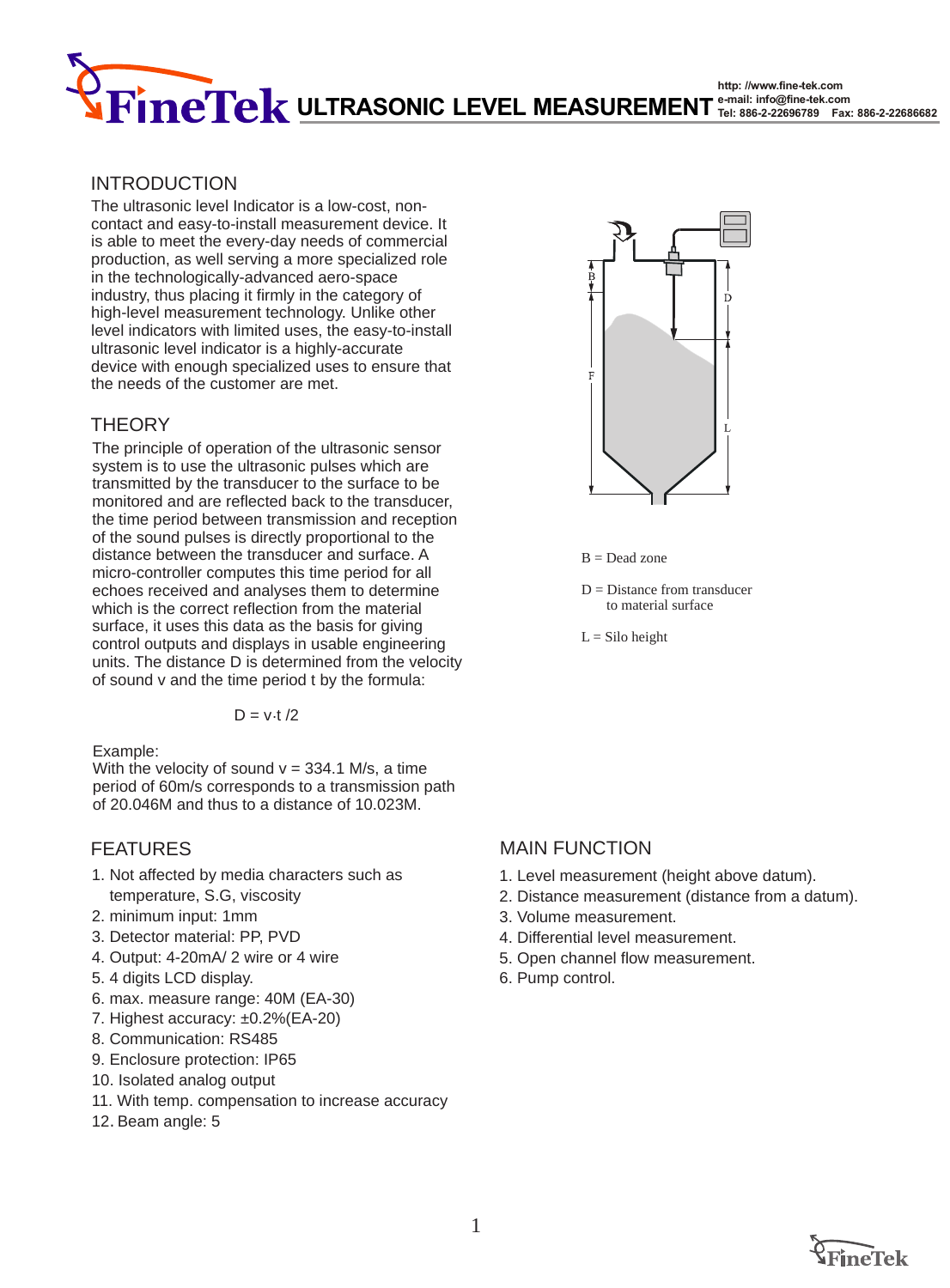# **APPLICATION FIELD**

- 1. Sewage/waste water/tapwater treatment equipment. Such as silos, open channels, dams and wells.
- 2. Liquids such as edible-oils, sauces, diesel oils and beverages.
- 3. Chemical material such as solvent, paints, carbonic acid, water, crude oil, epoxy resin, lime slurry and wax.
- 4. Granular materials such as flour, wheat and com.
- 5. Chemical fibers, petrochemical materials such as plastic powders, plastic granules and plastic chips.



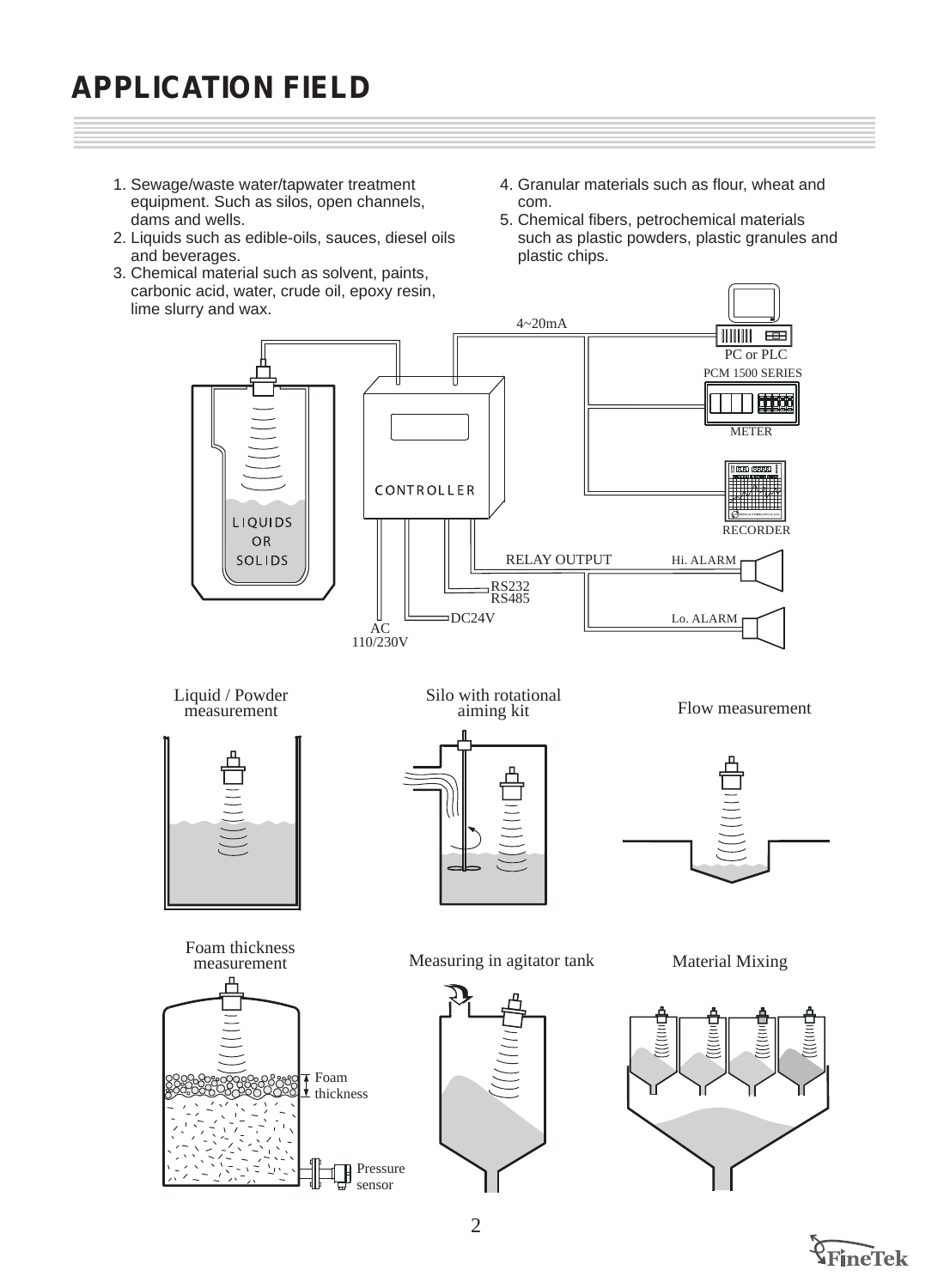## **SPECIFICATIONS**

#### **Model**: **EA-10P(CE) EA-10F(CE)**







| <b>Measuring Range:</b>      | Refer to Table (1)                                                       |
|------------------------------|--------------------------------------------------------------------------|
| Power Supply:                | 12~28VDC (0.1A surge)                                                    |
| Operating Temp. (In tank):   | $-40^{\circ}$ C ~ +70 $^{\circ}$ C (-40 $^{\circ}$ F ~ 158 $^{\circ}$ F) |
| <b>Mounting Screw:</b>       | 2" NPT(std.) / 2" BSP                                                    |
| <b>Measurement Accuracy:</b> | 0.25% of measuring range                                                 |
| Resolution:                  | 3 mm (0.11")                                                             |
| Housing Type:                | Integrated (MonoBlock)                                                   |
| <b>Housing Material:</b>     | $ABS + UV$                                                               |
| Enclosure:                   | <b>IP65</b>                                                              |
| Beam Angle:                  | 5 @ 3db point                                                            |
| <b>Sensor Material:</b>      | Aluminum coated ECTEF                                                    |
| Sensor Housing:              | EA-10P: PP, EA-10F: (PVDF)                                               |
| Display:                     | LCD (4-digits 7 segments)                                                |
| Loop current:                | 2-wire 4~20mA, 750 Ohm @28VDC                                            |
| Weight:                      | 1.5 Kg (3.3Lb)                                                           |
| Certificates:                | CE (EA-10P/F)                                                            |
|                              | ATEX (ZMONOSCAN)                                                         |

### **Table (1)**

| EA-10                    | <b>Measuring Ranges</b> | Dead Zone     |
|--------------------------|-------------------------|---------------|
| For liquid (Standard)    | 15M (49ft.)             | 0.6M(2ft.)    |
| For liquid (Short Range) | 5M (16.5ft.)            | 0.25M(0.8ft.) |
| For solid (Standard)     | 8.5M (28ft.)            | 0.6M(2ft.)    |
| For solid (Short Range)  | 5M (16.5ft.)            | 0.25M(0.8ft.) |
| For Open Channels        | 5M (16.5ft.)            | 0.2M(0.6ft.)  |

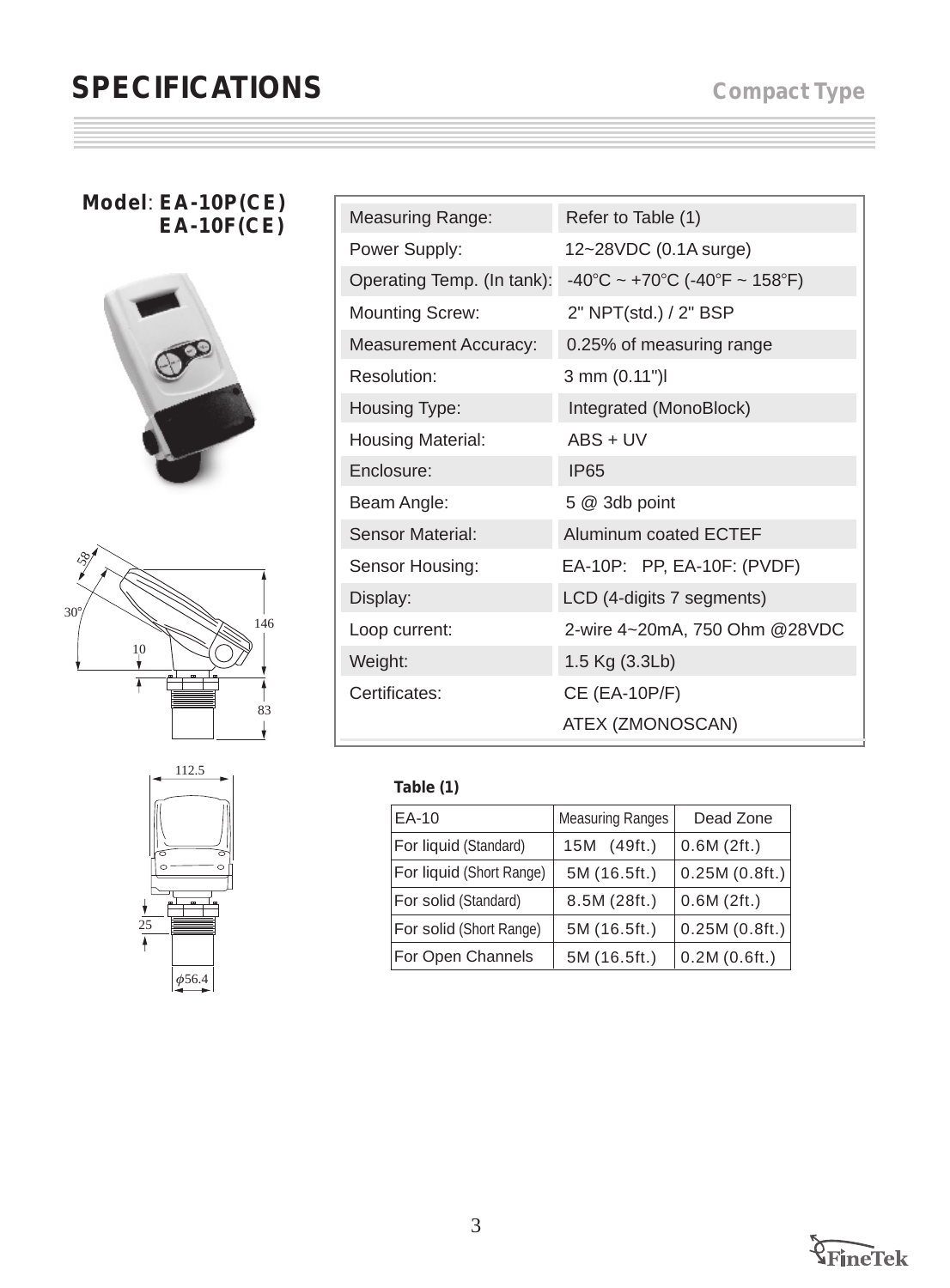## **SPECIFICATIONS**

### **Model**: **EA-20**



EAB-20 SENSOR Cable: 15M (std.)





| <b>Measuring Range:</b>      | Refer to Table (2)                                                       |
|------------------------------|--------------------------------------------------------------------------|
| Power Supply:                | 100~240 VAC, 50~60Hz (std.)<br>(via external power supply)               |
| Operating Temp. (In tank):   | $-40^{\circ}$ C ~ +80 $^{\circ}$ C (-40 $^{\circ}$ F ~ 176 $^{\circ}$ F) |
| <b>Mounting Screw:</b>       | 1"NPT( std.) / 1"BSP                                                     |
| <b>Measurement Accuracy:</b> | 0.1~0.25% of measuring range                                             |
| Resolution:                  | 1 mm (0.04")                                                             |
| Housing Type:                | Separate                                                                 |
| <b>Housing Material:</b>     | ABS + UV                                                                 |
| Enclosure:                   | <b>IP65</b>                                                              |
| Beam Angle:                  | 5 @ 3db point                                                            |
| <b>Sensor Material:</b>      | <b>Glass reinforced Epoxy</b>                                            |
| Sensor Housing:              | PP (std.) / PVDF                                                         |
| Display:                     | <b>LCD</b>                                                               |
| Communication:               | <b>RS485</b>                                                             |
| Loop Current:                | 4 wire 4~20mA, 750 Ohm @24VDC                                            |
| PC Interface/ Remote Prog.:  | Options: RS232, RS485                                                    |
| <b>Trigger Points:</b>       | 10 points (level)                                                        |
| Relays:                      | 5 Independent SPDT,                                                      |
|                              | 2A/30VDC/220VAC                                                          |
| Weight:                      | 2.5 Kg (5.5Lb)                                                           |
| <b>Enclosure Dimensions:</b> | 272mm x200mm x 85mm                                                      |
| Certificates:                | CE, FCC, 3A                                                              |

It's only available for one controller to drive one sensor.

#### **Table (2)**

| EA-20           | Measuring Ranges | Dead Zone | Accuracy                                               |
|-----------------|------------------|-----------|--------------------------------------------------------|
| For liquid      | 12M (39ft.)      |           | $\vert$ 0.4M (1.3ft.) $\vert$ 0.2% of Measuring Range  |
| For solid       | 8.5M (28ft.)     |           | $\vert$ 0.4M (1.3ft.) $\vert$ 0.25% of Measuring Range |
| Open Channels   | 12M (39ft.)      |           | $\vert$ 0.4M (1.3ft.) $\vert$ 0.2% of Measuring Range  |
| <b>Diameter</b> | 3M (8.2ft.)      |           | $\vert$ 0.5M (1.6ft.) $\vert$ 0.1% of Measuring Range  |

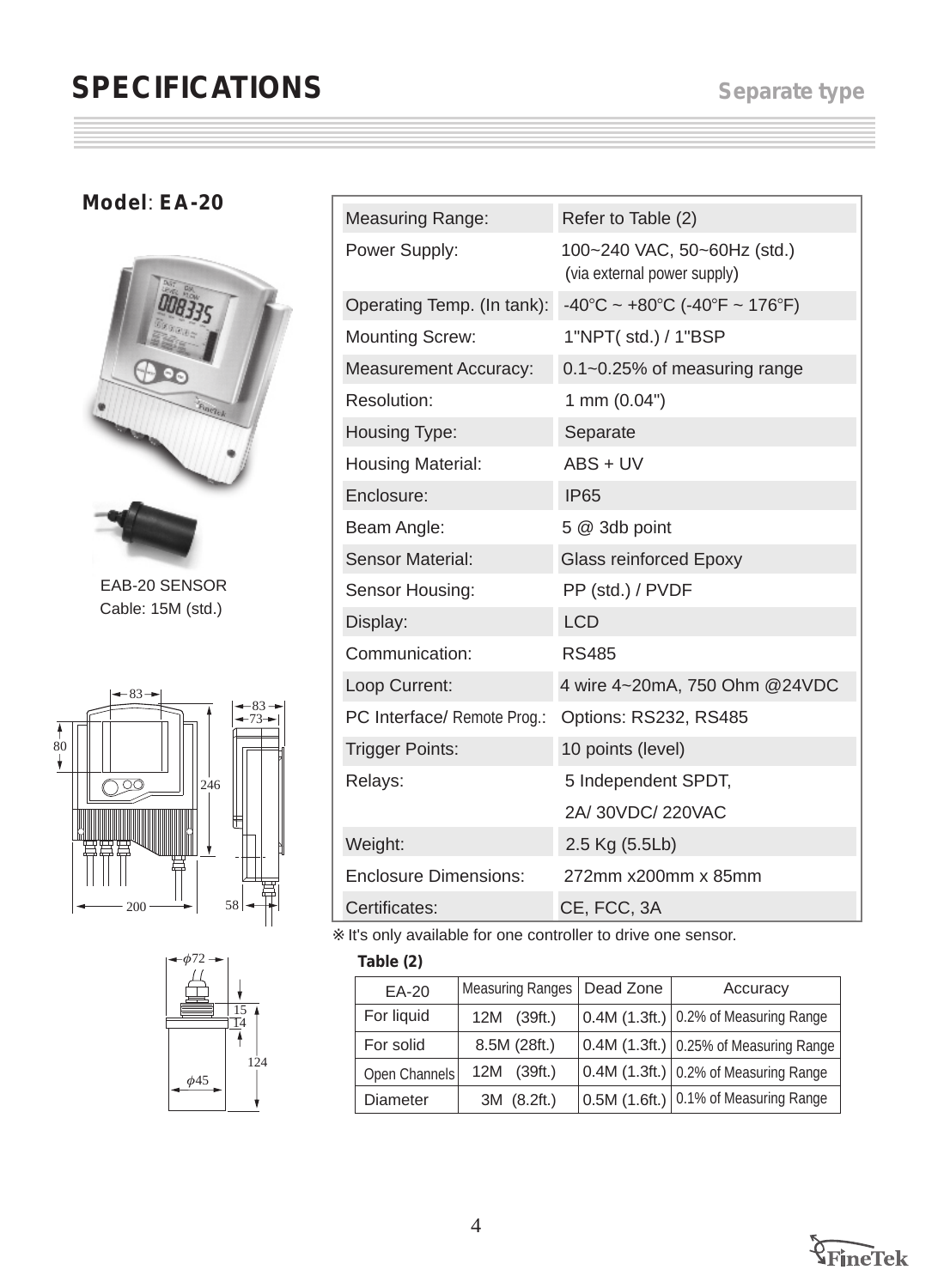# **SPECIFICATIONS** Separate type

### **Model**: **EA-30**



EAB-30 SENSOR Cable: 25M (std.)





| <b>Measuring Range:</b>      | Standard: 25M for Liquids<br>20M for Solids<br>40M for Liquids (Max)<br>Option:<br>30M for Solids (Max) |  |
|------------------------------|---------------------------------------------------------------------------------------------------------|--|
| Power Supply:                | 100~240 VAC, 50~60Hz (std.)<br>(via external power supply)                                              |  |
| Operating Temp. (In tank):   | $-40^{\circ}$ C ~ +80 $^{\circ}$ C (-40 $^{\circ}$ F ~ 176 $^{\circ}$ F)                                |  |
| <b>Mounting Screw:</b>       | 1"NPT/2"NPT(Std.) or 1"BSP/2"BSP                                                                        |  |
| <b>Measurement Accuracy:</b> | 0.25% of measuring range                                                                                |  |
| Resolution:                  | 1 mm (0.04")                                                                                            |  |
| Housing Type:                | Separate                                                                                                |  |
| <b>Housing Material:</b>     | ABS + UV                                                                                                |  |
| Enclosure:                   | <b>IP65</b>                                                                                             |  |
| Beam Angle:                  | 5 @ 3db point                                                                                           |  |
| Sensor Frequency:            | 25KHz                                                                                                   |  |
| Sensor Housing:              | PP (std.) / PVDF                                                                                        |  |
| Display:                     | <b>LCD</b>                                                                                              |  |
| Communication                | <b>RS485</b>                                                                                            |  |
| Loop Current:                | 4 wire 4~20mA, 750 Ohm @24VDC                                                                           |  |
| PC Interface/ Remote Prog.:  | Options: RS232, RS485                                                                                   |  |
| <b>Trigger Points:</b>       | 10 points (level)                                                                                       |  |
| Relays:                      | 5 Independent SPDT                                                                                      |  |
| Weight:                      | 2.5 Kg (5.5Lb)                                                                                          |  |
| <b>Enclosure Dimensions:</b> | 272mm x200mm x 85mm                                                                                     |  |
| Certificates:                | CE, FCC, 3A                                                                                             |  |

It's only available for one controller to drive one sensor.